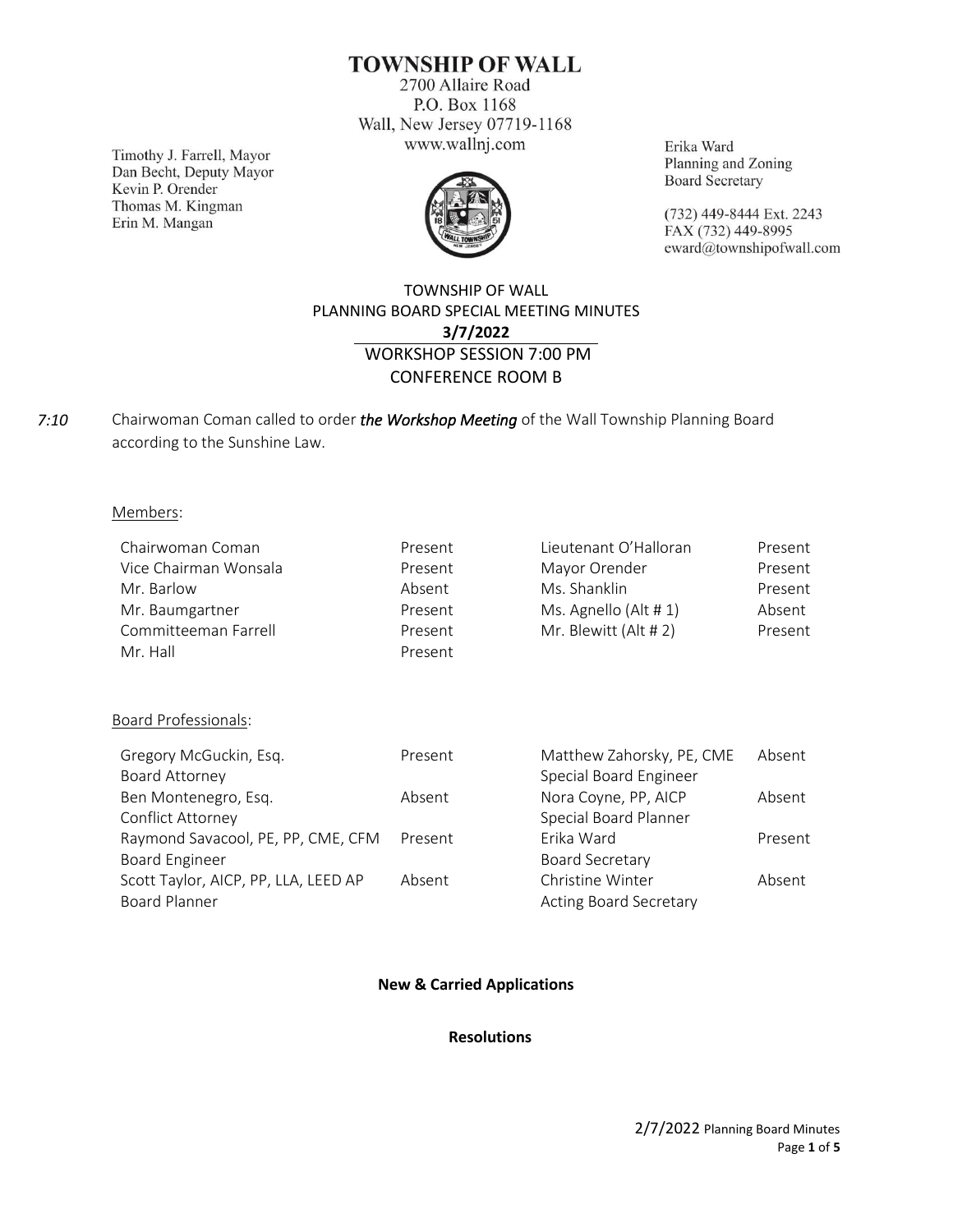## **Other Business**

#### **Redevelopment Study and Preliminary Investigation Report: NJ Route 33/34 and Asbury Road Corridors Redevelopment Study and Preliminary Investigation Report: Motel Sites**

- Kendra Lelie from T&M Associates presenting both reports/studies.
- Planning Board members did not have any issues with the reports but were eager to hear Kendra explain further into the reports for better understanding.

## **Minutes to be Adopted**

**Adjournment**

7:10 pm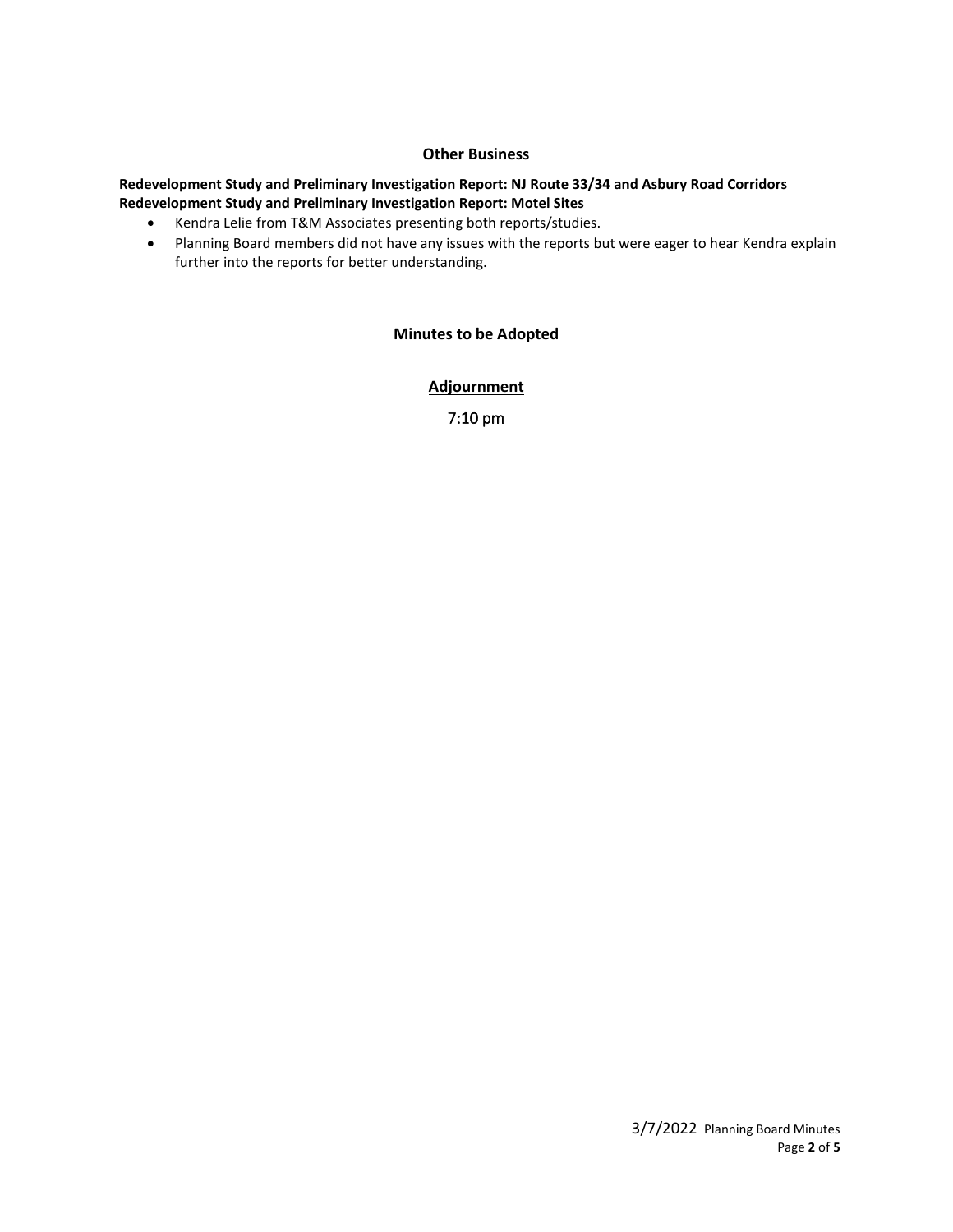**TOWNSHIP OF WALL** 

2700 Allaire Road P.O. Box 1168 Wall, New Jersey 07719-1168 www.wallnj.com

Timothy J. Farrell, Mayor Dan Becht, Deputy Mayor Kevin P. Orender Thomas M. Kingman Erin M. Mangan



Erika Ward Planning and Zoning **Board Secretary** 

(732) 449-8444 Ext. 2243 FAX (732) 449-8995 eward@townshipofwall.com

## TOWNSHIP OF WALL PLANNING BOARD MEETING MINUTES **3/7/2022** REGULAR MEETING IMMEDIATELY FOLLOWING WORKSHOP SESSION MUNICIPAL MEETING ROOM

*7:12PM*

Chairwoman Coman called to order the Regular Meeting of the Wall Township Planning Board at according to the Sunshine Law.

## Roll Call

## Members:

| Chairwoman Coman      | Present | Lieutenant O'Halloran | Present |
|-----------------------|---------|-----------------------|---------|
| Vice Chairman Wonsala | Present | Mayor Orender         | Present |
| Mr. Barlow            | Present | Ms. Shanklin          | Present |
| Mr. Baumgartner       | Present | Ms. Agnello (Alt # 1) | Absent  |
| Committeeman Farrell  | Present | Mr. Blewitt (Alt # 2) | Present |
| Mr. Hall              | Present |                       |         |

## Board Professionals:

| Gregory McGuckin, Esq.               | Present | Matthew Zahorsky, PE, CME     | Absent  |
|--------------------------------------|---------|-------------------------------|---------|
| Board Attorney                       |         | Special Board Engineer        |         |
| Ben Montenegro, Esq.                 | Absent  | Nora Coyne, PP, AICP          | Absent  |
| Conflict Attorney                    |         | Special Board Planner         |         |
| Raymond Savacool, PE, PP, CME, CFM   | Present | Erika Ward                    | Present |
| <b>Board Engineer</b>                |         | <b>Board Secretary</b>        |         |
| Scott Taylor, AICP, PP, LLA, LEED AP | Absent  | Christine Winter              | Absent  |
| <b>Board Planner</b>                 |         | <b>Acting Board Secretary</b> |         |

## **New and Carried Applications**

## **Resolutions**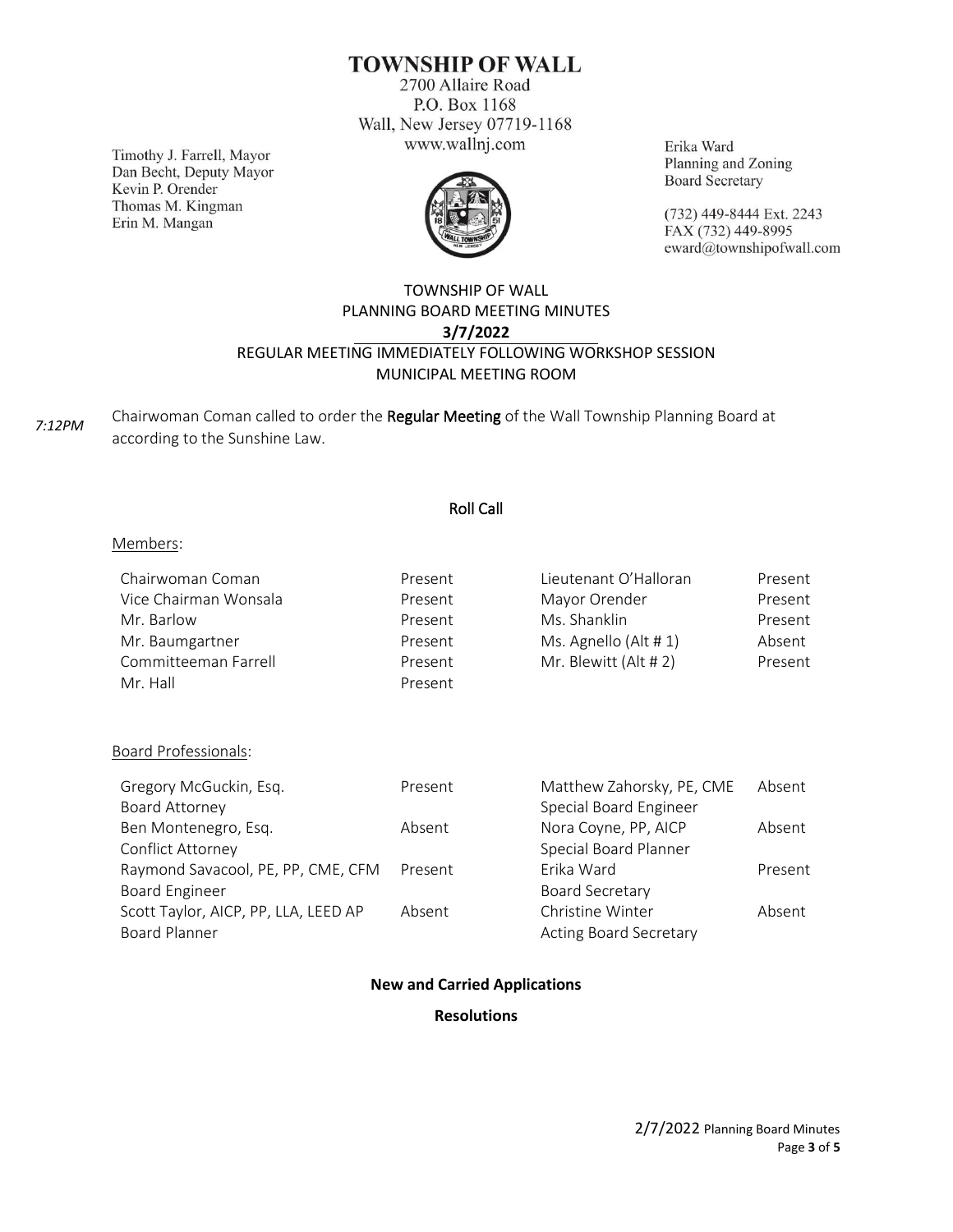#### **Other Business**

#### **Redevelopment Study and Preliminary Investigation Report: NJ Route 33/34 and Asbury Road Corridors Redevelopment Study and Preliminary Investigation Report: Motel Sites**

## Presenter for the Study and Preliminary Investigation Reports

## • **Kendra Lelie- Professional Planner from T&M Associates**

From the Public

- George Crimmins- Attorney- Herold Law
- Robert Derroza
- Antonella Benedetto
- Ranek Patel
- Shailesh Miseru
- Sandy Gervis

## Summary

The presenter, Kendra Lelie found a significant portion of structures deteriorated or in substandard condition during the 33/34 and motel sites study and explained the redevelopment process which will be beneficial for the community. Kendra mentioned residents/business owners can be grandfathered in if they do not want to be a part of the redevelopment process.

#### **Redevelopment Study and Preliminary Investigation Report: NJ Route 33/34 and Asbury Road Corridors**  Decision

- Motion: Vice Chairman Wonsala
- Second: Ms. Shanklin
- Roll Call:

| Chairwoman Coman      | Үеа | Lieutenant O'Halloran | Yea |
|-----------------------|-----|-----------------------|-----|
| Vice Chairman Wonsala | Yea | Mayor Orender         | Yea |
| Mr. Barlow            | Yea | Ms. Shanklin          | Yea |
| Mr. Baumgartner       | Yea | Ms. Agnello (Alt #1)  | Abs |
| Committeeman Farrell  | Yea | Mr. Blewitt (Alt #2)  | Yea |
| Mr. Hall              | Yea |                       |     |

| Үеа | Lieutenant O'Halloran | Үеа    |
|-----|-----------------------|--------|
| Yea | Mayor Orender         | Yea    |
| Yea | Ms. Shanklin          | Yea    |
| Yea | Ms. Agnello (Alt #1)  | Absent |
| Үеа | Mr. Blewitt (Alt #2)  | Yea    |
|     |                       |        |

• The Planning Board recommends to the Township Committee that the properties identified in the NJ Route 33/34 and Asbury Road Corridors study meet the criteria of an area in need of Redevelopment without Condemnation or Rehabilitation as proposed in the Study.

# **Redevelopment Study and Preliminary Investigation Report: Motel Sites**

Decision

- Motion: Vice Chairman Wonsala
- Second: Mr. Barlow
- Roll Call:

| Chairwoman Coman      | Үеа | Lieutenant O'Halloran | Үеа    |
|-----------------------|-----|-----------------------|--------|
| Vice Chairman Wonsala | Yea | Mayor Orender         | Yea    |
| Mr. Barlow            | Yea | Ms. Shanklin          | Yea    |
| Mr. Baumgartner       | Yea | Ms. Agnello (Alt #1)  | Absent |
| Committeeman Farrell  | Yea | Mr. Blewitt (Alt #2)  | Yea    |
| Mr. Hall              | Yea |                       |        |

• The Planning Board recommends to the Township Committee that the properties identified in the Motel Sites study meet the criteria of an area in need of Redevelopment without Condemnation or Rehabilitation as proposed in the Study.

## **Minutes**